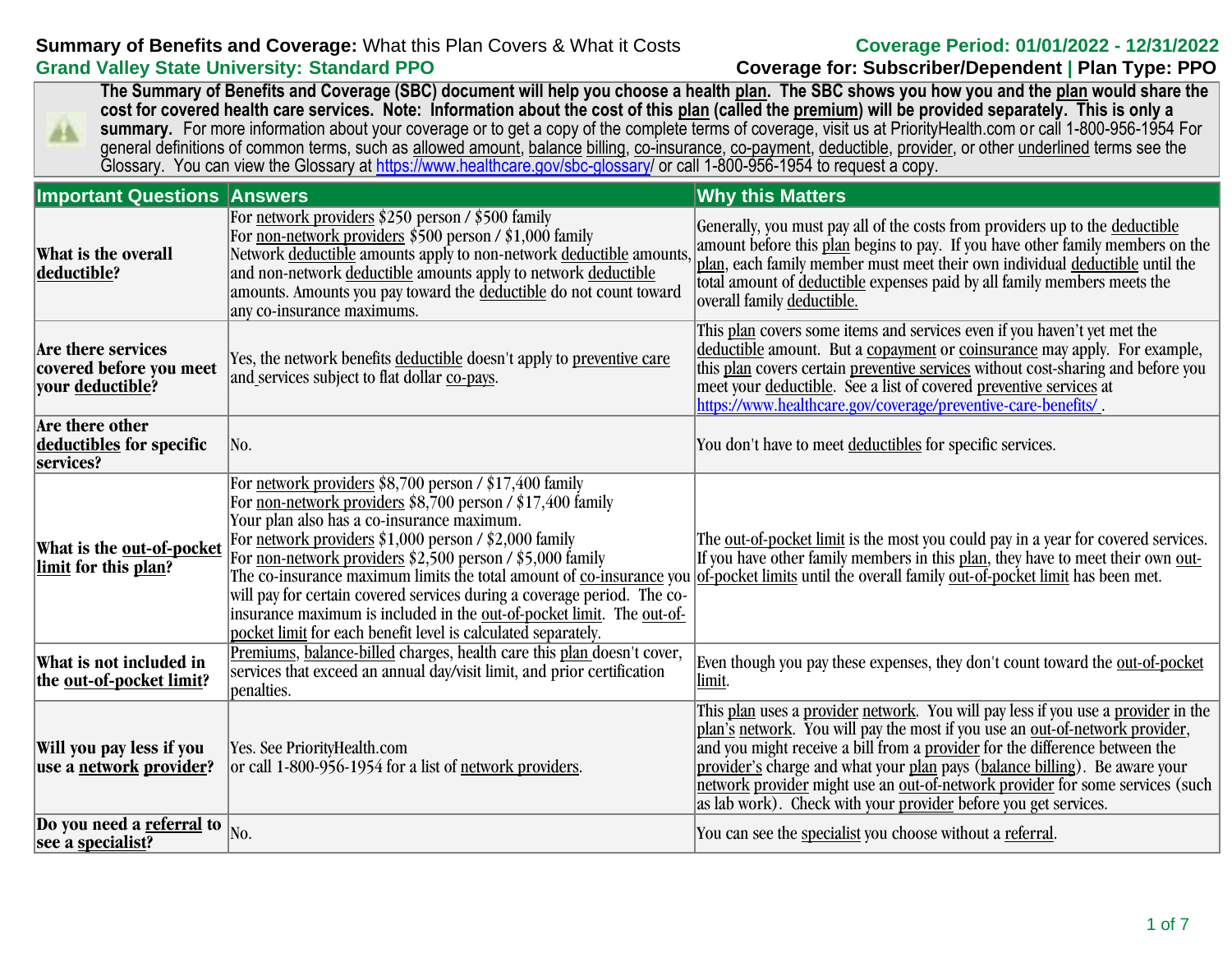|                                                              |                                                     | <b>What You Will Pay</b>                                                                                                                                                                                                                                                                    |                                                                                                                                                                                                                                                                                                                         |                                                                                                                                                                                                                                                                                                                                                                                                                                                                                                                                                                                     |  |
|--------------------------------------------------------------|-----------------------------------------------------|---------------------------------------------------------------------------------------------------------------------------------------------------------------------------------------------------------------------------------------------------------------------------------------------|-------------------------------------------------------------------------------------------------------------------------------------------------------------------------------------------------------------------------------------------------------------------------------------------------------------------------|-------------------------------------------------------------------------------------------------------------------------------------------------------------------------------------------------------------------------------------------------------------------------------------------------------------------------------------------------------------------------------------------------------------------------------------------------------------------------------------------------------------------------------------------------------------------------------------|--|
| <b>Common</b><br><b>Medical Event</b>                        | <b>Services You May Need</b>                        | <b>Network Provider</b><br>(You will pay the least)                                                                                                                                                                                                                                         | <b>Non-Network Provider</b><br>(You will pay the most)                                                                                                                                                                                                                                                                  | Limitations, Exceptions & Other Important Information                                                                                                                                                                                                                                                                                                                                                                                                                                                                                                                               |  |
|                                                              | Primary care visit to treat an<br>injury or illness | $ $20 co-pay/$ visit                                                                                                                                                                                                                                                                        | 30% co-insurance/visit                                                                                                                                                                                                                                                                                                  |                                                                                                                                                                                                                                                                                                                                                                                                                                                                                                                                                                                     |  |
|                                                              | Specialist visit                                    | $$20 co-pay/$ visit                                                                                                                                                                                                                                                                         | 30% co-insurance/visit                                                                                                                                                                                                                                                                                                  |                                                                                                                                                                                                                                                                                                                                                                                                                                                                                                                                                                                     |  |
| If you visit a health<br>care provider's office<br>or clinic | Other practitioner office<br>visit                  | $\bullet$ \$20 co-pay/visit for<br>evaluation/management<br>services only at retail health<br>clinics<br>• Family planning/infertility<br>services covered<br>•10% co-insurance for<br>Temporomandibular Joint<br>Function (TMJ) treatment<br>•50% co-insurance for<br>Orthognathic surgery | • Evaluation/management<br>services only at retail health<br>clinics covered at the<br>network benefit level<br>•30% co-insurance/visit for<br>family planning/infertility<br>services<br>•30% co-insurance for<br>Temporomandibular Joint<br>Function (TMJ) treatment<br>•50% co-insurance for<br>Orthognathic surgery | Network benefit level deductible does not apply to services subject<br>to flat dollar co-pays.<br>Temporomandibular Joint Function (TMJ) treatment covered up<br>to combined lifetime maximum of $$1,000$ .<br>\$20 co-pay/ visit for chiropractic and osteopathic manipulation<br>services provided by a network provided. Covered up to a<br>combined contract year maximum of 30 visits.<br>30% co-insurance/visit for chiropractic and osteopathic<br>manipulation services provided by a non-network provided.<br>Covered up to a combined contract year maximum of 30 visits. |  |
|                                                              | Preventive care/screening/<br>immunization          | No charge                                                                                                                                                                                                                                                                                   | 30% co-insurance/visit                                                                                                                                                                                                                                                                                                  | Preventive care services are those listed in Priority Health's<br>Preventive Health Care Guidelines, including women's preventive<br>health care services. Network benefit level deductible does not<br>apply.<br>You may have to pay for services that aren't preventive. Ask your<br>provider if the services needed are preventive. Then check what<br>your plan will pay for.                                                                                                                                                                                                   |  |
| If you have a test                                           | Diagnostic test (x-ray, blood<br> work)             | 10% co-insurance                                                                                                                                                                                                                                                                            | 30% co-insurance                                                                                                                                                                                                                                                                                                        | Prior Certification required for genetic testing.<br>No charge for diagnostic testing services received in a network<br>physician's office, deductible does not apply.                                                                                                                                                                                                                                                                                                                                                                                                              |  |
|                                                              | Imaging (CT/PET scans,<br>MRI <sub>S</sub> )        | 10% co-insurance                                                                                                                                                                                                                                                                            | 30% co-insurance                                                                                                                                                                                                                                                                                                        | Prior Certification required.<br>No charge for advanced imaging services received in a network<br>physician's office, deductible does not apply.<br>Penalty applies if not prior certified.                                                                                                                                                                                                                                                                                                                                                                                         |  |

\* For more information about limitations and exceptions, see the plan or policy document at PriorityHealth.com. 2 of 7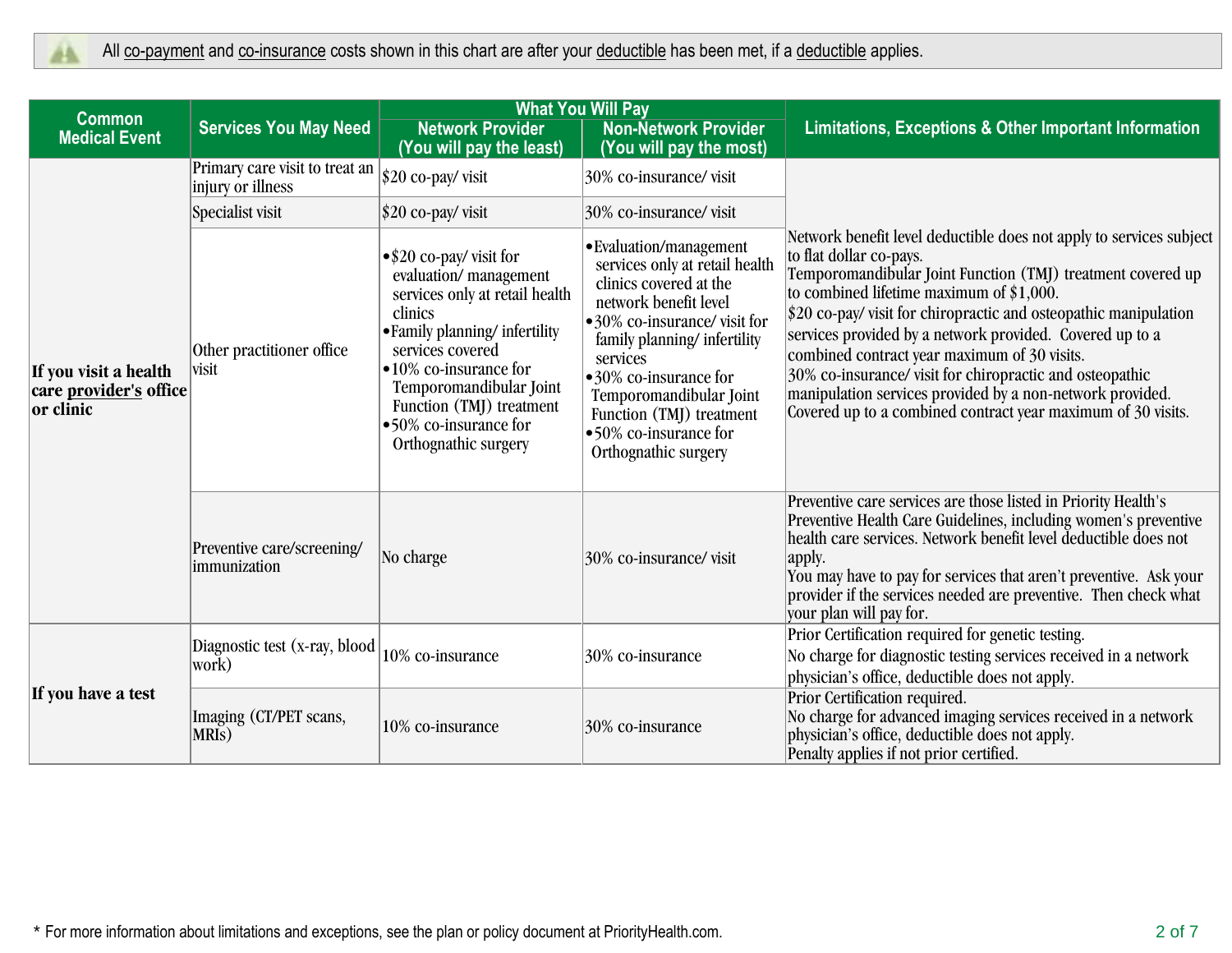| <b>Common</b>                                                                                                                                                                                        |                                                   | <b>What You Will Pay</b>                                                     |                                                                |                                                                                                                                                                                                                                                               |  |
|------------------------------------------------------------------------------------------------------------------------------------------------------------------------------------------------------|---------------------------------------------------|------------------------------------------------------------------------------|----------------------------------------------------------------|---------------------------------------------------------------------------------------------------------------------------------------------------------------------------------------------------------------------------------------------------------------|--|
| <b>Medical Events</b>                                                                                                                                                                                | <b>Services You May Need</b>                      | <b>Network Provider</b><br>(You will pay the least)                          | <b>Non-Network Provider</b><br>(You will pay the most)         | Limitations, Exceptions & Other Important Information                                                                                                                                                                                                         |  |
| If you need drugs to<br>treat your illness or<br>condition<br>More information<br>about prescription<br>drug coverage is<br>available at<br>https://www.priorityhea (Tier 3)<br>lth.com/prog/pharmac | Generic drugs<br>(Tier 1)                         | \$4 co-pay/ retail prescription<br>\$8 co-pay/ mail order<br>prescription    | Not covered                                                    | Prescription Drugs - Administered by CVS Caremark<br>More information about prescription drug coverage is available at<br>www.caremark.com or by calling (888) 549-5789.<br>Your prescription drug coverage is provided by a plan other than                  |  |
|                                                                                                                                                                                                      | Preferred brand drugs<br>(Tier 2)                 | $$20$ co-pay/ retail prescription<br>\$40 co-pay/ mail order<br>prescription | Not covered                                                    | Priority Health. Your out-of-pocket costs for prescription drugs<br>covered under that plan will also track to the Out-of-Pocket Limit,<br>if applicable. If the issuer of the prescription drug plan does not                                                |  |
|                                                                                                                                                                                                      | Non-preferred brand drugs                         | \$40 co-pay/ retail prescription<br>\$800 co-pay/ mail order<br>prescription | Not covered                                                    | provide timely updates or provides inaccurate information related<br>to your out-of-pocket expense for drugs covered under that plan,<br>Priority Health will not be responsible for reprocessing claims<br>upon receipt of delayed or corrected information. |  |
| y/pharmacy.cgi                                                                                                                                                                                       | Preferred specialty drugs<br>(Tier 4)             | Contact CVS Caremark                                                         | Not covered                                                    |                                                                                                                                                                                                                                                               |  |
|                                                                                                                                                                                                      | Non-Preferred specialty<br>drugs (Tier 5)         | <b>Contact CVS Caremark</b>                                                  | Not covered                                                    | ------------- none-----------                                                                                                                                                                                                                                 |  |
| If you have<br>outpatient surgery                                                                                                                                                                    | Facility fee (e.g., ambulatory<br>surgery center) | 10% co-insurance/visit                                                       | 30% co-insurance/visit                                         | Including outpatient care, observation care and ambulatory<br>surgery center care. Prior Certification may be required.                                                                                                                                       |  |
|                                                                                                                                                                                                      | Physician/surgeon fees                            | 10% co-insurance/visit                                                       | 30% co-insurance/visit                                         | Prior Certification is required for bariatric surgery.<br>Penalty applies if not prior certified.                                                                                                                                                             |  |
| If you need<br>immediate medical<br>attention                                                                                                                                                        | <b>Emergency room services</b>                    | $ $50 co-pay/$ visit                                                         | Covered at the network benefit<br>level; R&C limitations apply | Co-pay waived if you become confined in a Hospital as an<br>inpatient.<br>Network benefit level deductible does not apply.                                                                                                                                    |  |
|                                                                                                                                                                                                      | <b>Emergency medical</b><br>transportation        | 10% co-insurance                                                             | Covered at the network benefit<br>level; R&C limitations apply | ------------- none-----------                                                                                                                                                                                                                                 |  |
|                                                                                                                                                                                                      | <b>Urgent</b> care                                | \$20 co-pay/visit                                                            | 30% co-insurance/visit                                         | Co-pay applies to all urgent care visits.<br>Network benefit level deductible does not apply.                                                                                                                                                                 |  |

\* For more information about limitations and exceptions, see the plan or policy document at PriorityHealth.com. 3 of 7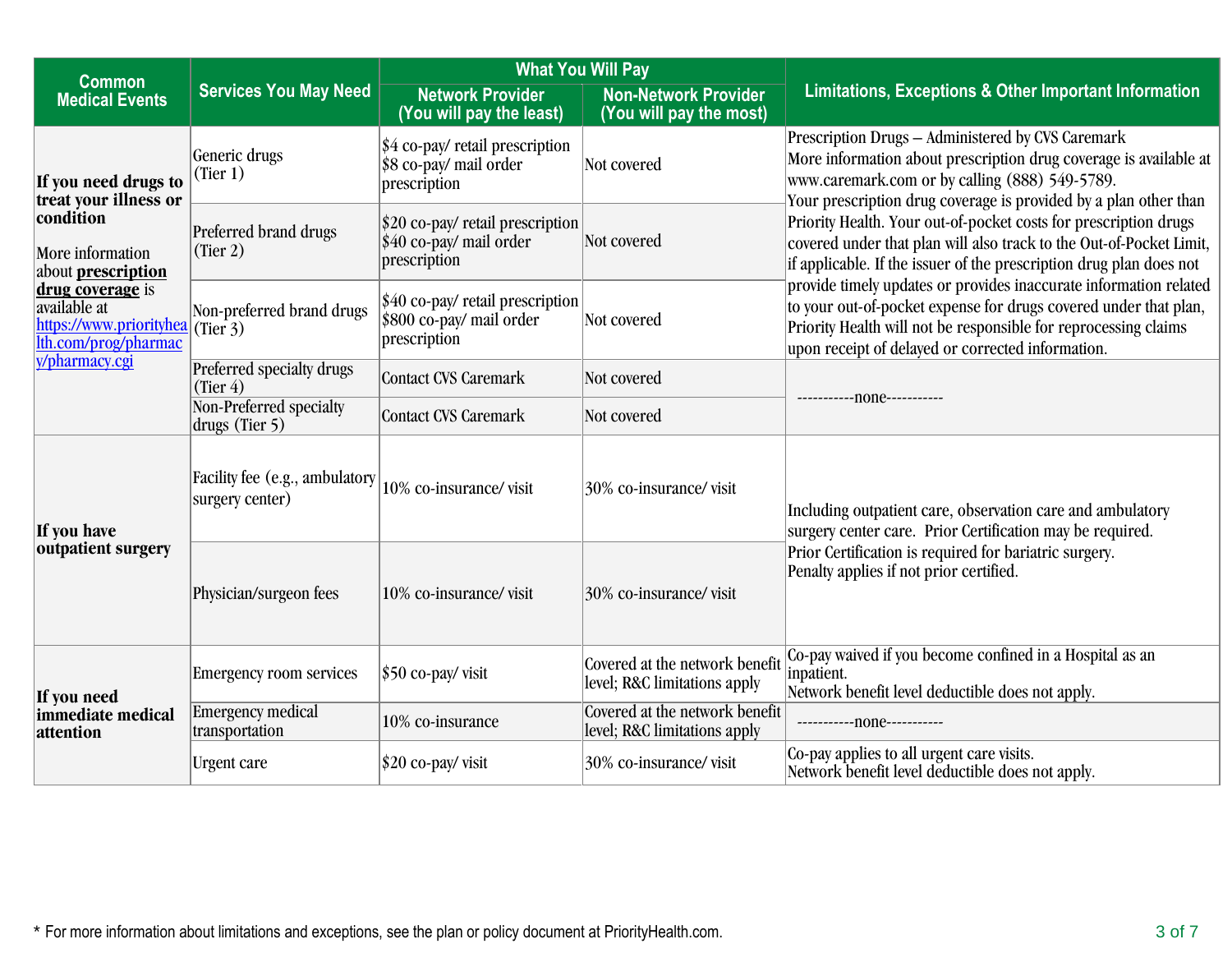| <b>What You Will Pay</b><br><b>Common</b>                                          |                                                 |                                                     |                                                        |                                                                                                                                                                                                                                                                                                                                                                                                                                      |
|------------------------------------------------------------------------------------|-------------------------------------------------|-----------------------------------------------------|--------------------------------------------------------|--------------------------------------------------------------------------------------------------------------------------------------------------------------------------------------------------------------------------------------------------------------------------------------------------------------------------------------------------------------------------------------------------------------------------------------|
| <b>Medical Events</b>                                                              | <b>Services You May Need</b>                    | <b>Network Provider</b><br>(You will pay the least) | <b>Non-Network Provider</b><br>(You will pay the most) | <b>Limitations, Exceptions &amp; Other Important Information</b>                                                                                                                                                                                                                                                                                                                                                                     |
| If you have a                                                                      | Facility fee (e.g., hospital<br>room)           | 10% co-insurance/visit                              | $30\%$ co-insurance/visit                              | Prior Certification is required at least 5 working days in advance,<br>except in emergencies or for Hospital stays for a mother and her<br>Newborn of up to 48 hours following a vaginal delivery and 96<br>hours following a cesarean section. Penalty applies if not prior<br>certified.                                                                                                                                           |
| hospital stay                                                                      | Physician/surgeon fee                           | 10% co-insurance/visit                              | 30% co-insurance/visit                                 | Notification must be provided for all admissions following<br>emergency room care.<br>Prior Certification is required for bariatric surgery.<br>Penalty applies if not prior certified.                                                                                                                                                                                                                                              |
|                                                                                    | Mental/Behavioral health<br>outpatient services | $$20$ co-pay/ visit                                 | 30% co-insurance/visit                                 | Including medication management visits.<br>Network benefit level deductible does not apply.                                                                                                                                                                                                                                                                                                                                          |
| If you need mental<br>health, behavioral<br>health, or substance<br>abuse services | Mental/Behavioral health<br>inpatient services  | 10% co-insurance/visit                              | 30% co-insurance/visit                                 | Including Residential Treatment and partial hospitalization.<br>Except in an emergency, Prior Certification required.<br>Penalty applies if not prior certified.                                                                                                                                                                                                                                                                     |
|                                                                                    | Substance use disorder<br>outpatient services   | $$20$ co-pay/ visit                                 | 30% co-insurance/visit                                 | Including medication management visits.<br>Network benefit level deductible does not apply.                                                                                                                                                                                                                                                                                                                                          |
|                                                                                    | Substance use disorder<br>inpatient services    | 10% co-insurance/visit                              | $30\%$ co-insurance/visit                              | Including subacute Residential Treatment and partial<br>hospitalization.<br>Except in an emergency, Prior Certification required.<br>Penalty applies if not prior certified.                                                                                                                                                                                                                                                         |
| If you are pregnant                                                                | Routine prenatal and<br>postnatal care          | No charge                                           | $30\%$ co-insurance/visit                              | Routine prenatal and postnatal visits are covered under your<br>Preventive Health Care Services benefit.<br>10% co-insurance for approved maternity education classes when<br>provided by a network provider.<br>Maternity education classes provided by a non-network provider<br>are not covered.<br>Appropriate office visit charge (PCP or specialist) may apply to<br>physician office services for complications of pregnancy. |
|                                                                                    | Delivery professional fees                      | 10% co-insurance/visit                              | $30\%$ co-insurance/visit                              |                                                                                                                                                                                                                                                                                                                                                                                                                                      |
|                                                                                    | Delivery facility fees                          | 10% co-insurance/visit                              | 30% co-insurance/visit                                 | ------------ none-----------                                                                                                                                                                                                                                                                                                                                                                                                         |

\* For more information about limitations and exceptions, see the plan or policy document at PriorityHealth.com. 4 of 7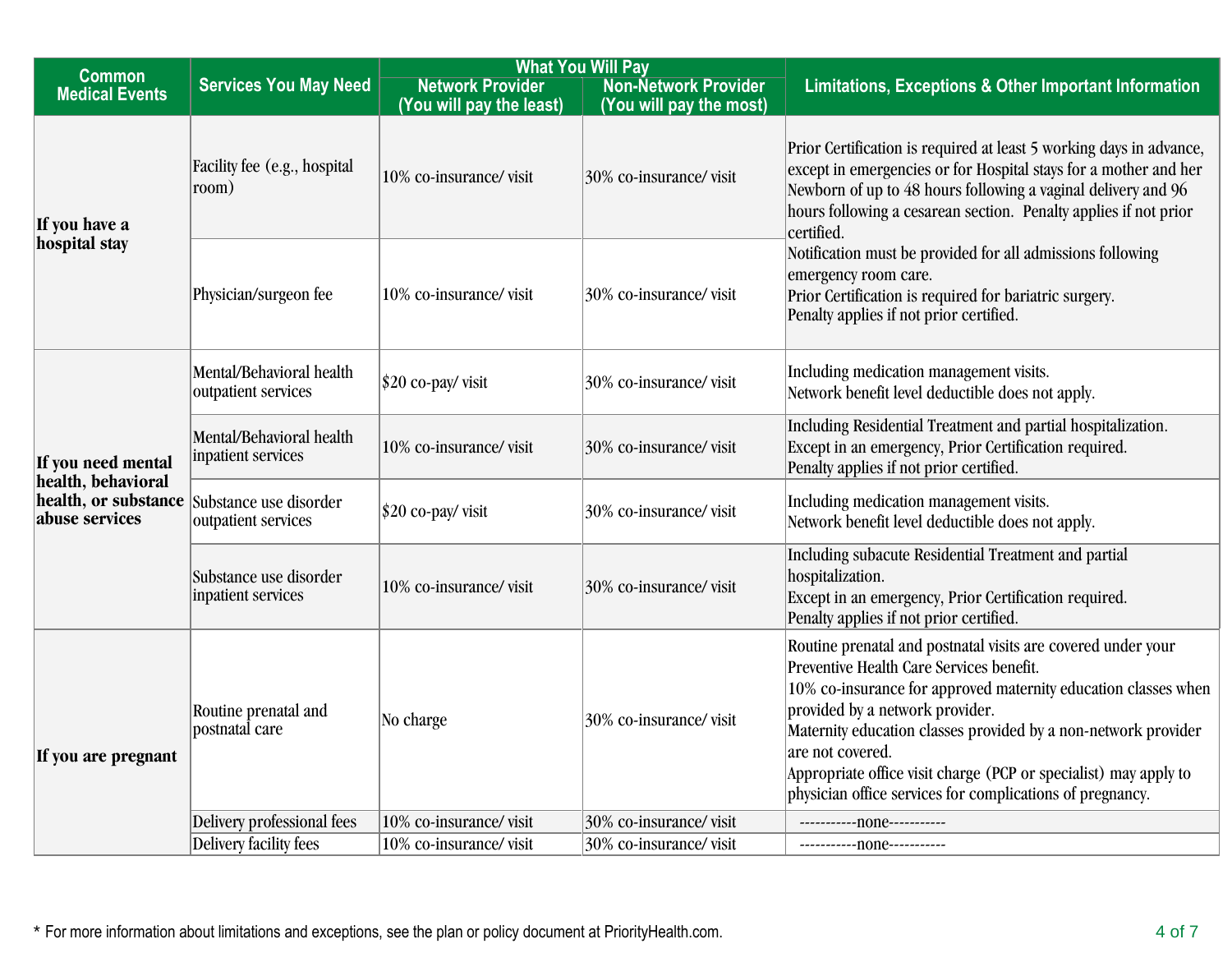|                                                                         | <b>What You Will Pay</b>                                                             |                                                     |                                                        |                                                                                                                                                                                                                                                                                                               |
|-------------------------------------------------------------------------|--------------------------------------------------------------------------------------|-----------------------------------------------------|--------------------------------------------------------|---------------------------------------------------------------------------------------------------------------------------------------------------------------------------------------------------------------------------------------------------------------------------------------------------------------|
| <b>Common</b><br><b>Medical Events</b>                                  | <b>Services You May Need</b>                                                         | <b>Network Provider</b><br>(You will pay the least) | <b>Non-Network Provider</b><br>(You will pay the most) | Limitations, Exceptions & Other Important Information                                                                                                                                                                                                                                                         |
| If you need help<br>recovering or have<br>other special health<br>needs | Home health care                                                                     | $ $20 co-pay/visit$                                 | $$20$ co pay/ visit                                    | Excluding rehabilitation and habilitation services.<br>Home health care services limited to a combined 60 visits per<br>contract year.<br>Prior Certification required.                                                                                                                                       |
|                                                                         | Rehabilitation services not<br>for the treatment of Autism<br>Spectrum Disorder      | 10% co-insurance / visit                            | 30% co-insurance/visit                                 | Physical and occupational therapy limited to a combined 30 visits<br>per contract year.<br>Speech therapy limited to a combined 30 visits per contract year.<br>Cardiac and pulmonary rehabilitation limited to a combined 30<br>visits per contract year.                                                    |
|                                                                         | Habilitation services for<br>treatment of Autism<br>Spectrum Disorder <i>only</i>    | 10% co-insurance/visit                              | 30% co-insurance/visit                                 | Prior Certification required for Applied Behavior Analysis (ABA).<br>Covered services include Physical, Occupational, Speech Therapy<br>and Applied Behavior Analysis (ABA). Services are Covered for<br>children and adolescents under age 19 only.<br>Multiple charges may apply during one day of service. |
|                                                                         | Habilitation services not for<br>the treatment of Autism<br><b>Spectrum Disorder</b> | Not covered                                         | Not covered                                            | Not covered                                                                                                                                                                                                                                                                                                   |
|                                                                         | Skilled nursing care                                                                 | 10% co-insurance/visit                              | 30% co-insurance/visit                                 | Services received in a skilled nursing care facility, subacute<br>facility, inpatient rehabilitation care facility or hospice care facility<br>are limited to a combined 120 days per contract year.<br>Prior Certification required, except for hospice care.                                                |
|                                                                         | Durable medical equipment<br>(DME)                                                   | 10% co-insurance/visit                              | 30% co-insurance/visit                                 | Including rental, purchase or repair.<br>Prior Certification required for equipment over \$1,000, all rentals                                                                                                                                                                                                 |
|                                                                         | Prosthetics & orthotics                                                              | 10% co-insurance/visit                              | 30% co-insurance/visit                                 | and all shoe inserts.                                                                                                                                                                                                                                                                                         |
|                                                                         | Hospice service                                                                      | 10% co-insurance/visit                              | 10% co-insurance/visit                                 | ------------none-----------                                                                                                                                                                                                                                                                                   |
|                                                                         | Child eye exam                                                                       | Not covered                                         | Not covered                                            | Not covered                                                                                                                                                                                                                                                                                                   |
| If your child needs<br>dental or eye care                               | Child glasses                                                                        | Not covered                                         | Not covered                                            | Not covered                                                                                                                                                                                                                                                                                                   |
|                                                                         | Child dental check-up                                                                | Not covered                                         | Not covered                                            | Not covered                                                                                                                                                                                                                                                                                                   |

\* For more information about limitations and exceptions, see the plan or policy document at PriorityHealth.com. 5 of 7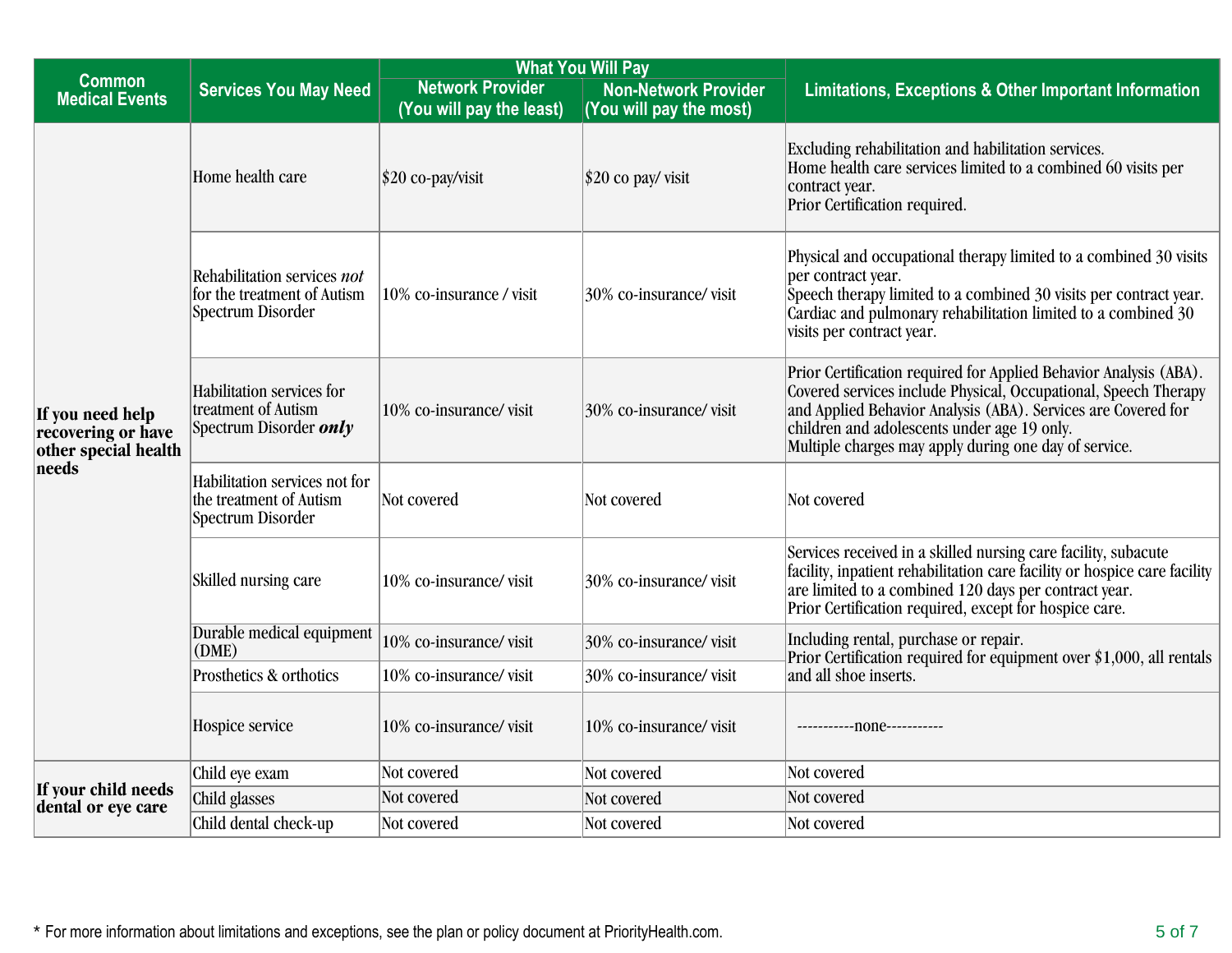| Services Your Plan Generally Does NOT Cover (Check your policy or plan documents for more information and a list of any other excluded<br>services.) |                                                                                              |                                                                 |
|------------------------------------------------------------------------------------------------------------------------------------------------------|----------------------------------------------------------------------------------------------|-----------------------------------------------------------------|
| Acupuncture<br>Cosmetic surgery<br>Dental care (Adult & Child)                                                                                       | Habilitation services not for the treatment of Autism<br>Spectrum Disorder<br>Long-term care | Routine foot care<br>Weight loss programs                       |
| Other Covered Services (Limitations may apply to these services. This isn't a complete list. Please see your plan documents.)                        |                                                                                              |                                                                 |
| Bariatric surgery                                                                                                                                    | Infertility treatment - diagnostic, counseling and                                           | Non-emergency care when traveling outside the U.S.<br>$\bullet$ |
| Chiropractic care                                                                                                                                    | planning services for the underlying cause of                                                | Private-duty nursing                                            |
| Hearing aids                                                                                                                                         | infertility                                                                                  | Routine eye care (Adult & Child)                                |

Your Rights to Continue Coverage: There are agencies that can help if you want to continue your coverage after it ends. The contact information for those agencies is: Department of Insurance and Financial Services (DIFS) at 1-877-999-6442 or [difs-HICAP@michigan.gov;](mailto:difs-HICAP@michigan.gov) the Department of Health and Human Services, Center for Consumer Information and Insurance Oversight at 1-877-267-2323 x61565 or [www.cciio.cms.gov;](http://www.cciio.cms.gov/) or the Department of Labor's Employee Benefits Security Administration at 1-866-444-EBSA (3272) or [www.dol.gov/ebsa/healthreform.](http://www.dol.gov/ebsa/healthreform) Other coverage options may be available to you too, including buying individual insurance coverage through the Health Insurance Marketplace. For more information about the Marketplace, visit [www.HealthCare.gov](http://www.healthcare.gov/) or call 1-800-318-2596.

Your Grievance and Appeals Rights: There are agencies that can help if you have a complaint against your plan for a denial of a claim. This complaint is called a grievance or appeal. For more information about your rights, look at the explanation of benefits you will receive for that medical claim. Your plan documents also provide complete information to submit a claim, appeal, or a grievance for any reason to your plan. For more information about your rights, this notice, or assistance, contact: Priority Health at 1-800-956-1954 or [www.priorityhealth.com](http://www.priorityhealth.com/); the Department of Labor's Employee Benefits Security Administration at 1-866-444-EBSA (3272) or [www.dol.gov/ebsa/healthreform;](http://www.dol.gov/ebsa/healthreform) or the Department of Insurance and Financial Services (DIFS) at 1-877-999-6442 or [difs-HICAP@michigan.gov.](mailto:difs-HICAP@michigan.gov) Additionally, a consumer assistance program can help you file your appeal. Contact the Michigan Health Insurance Consumer Assistance Program (HICAP) at 1-877-999-6442 or [difs-](mailto:difs-HICAP@michigan.gov)[HICAP@michigan.gov.](mailto:difs-HICAP@michigan.gov)

# **Does this plan provide Minimum Essential Coverage? Yes.**

Minimum Essential Coverage generally includes plans, health insurance available through the Marketplace or other individual market policies, Medicare, Medicaid, CHIP, TRICARE, and certain other coverage. If you are eligible for certain types of Minimum Essential Coverage, you may not be eligible for the premium tax credit.

# **Does this plan meet Minimum Value Standards? Yes.**

If your plan doesn't meet the Minimum Value Standards, you may be eligible for a premium tax credit to help you pay for a plan through the Marketplace.

# **Language Access Services:**

Spanish (Español): Para obtener asistencia en Español, llame al 1-800-956-1954

Tagalog (Tagalog): Kung kailangan ninyo ang tulong sa Tagalog tumawag sa 1-800-956-1954.

Chinese (中文): 如果需要中文的帮助,请拨打这个号码 1-800-956-1954

Navajo (Dine): Dinek'ehgo shika at'ohwol ninisingo, kwiijigo holne' 1-800-956-1954.

----------------------*To see examples of how this plan might cover costs for a sample medical situation, see the next section*----------------------

PRA Disclosure Statement: According to the Paperwork Reduction Act of 1995, no persons are required to respond to a collection of information unless it displays a valid OMB control number. The valid OMB control number for this information collection is 0938-1146. The time required to complete this information collection is estimated to average 0.08 hours per response, including the time to review instructions, search existing data resources, gather the data needed, and complete and review the information collection. If you have comments concerning the accuracy of the time estimate(s) or suggestions for improving this form, please write to: CMS, 7500 Security Boulevard, Attn: PRA Reports Clearance Officer, Mail Stop C4-26-05, Baltimore, Maryland 21244-1850.